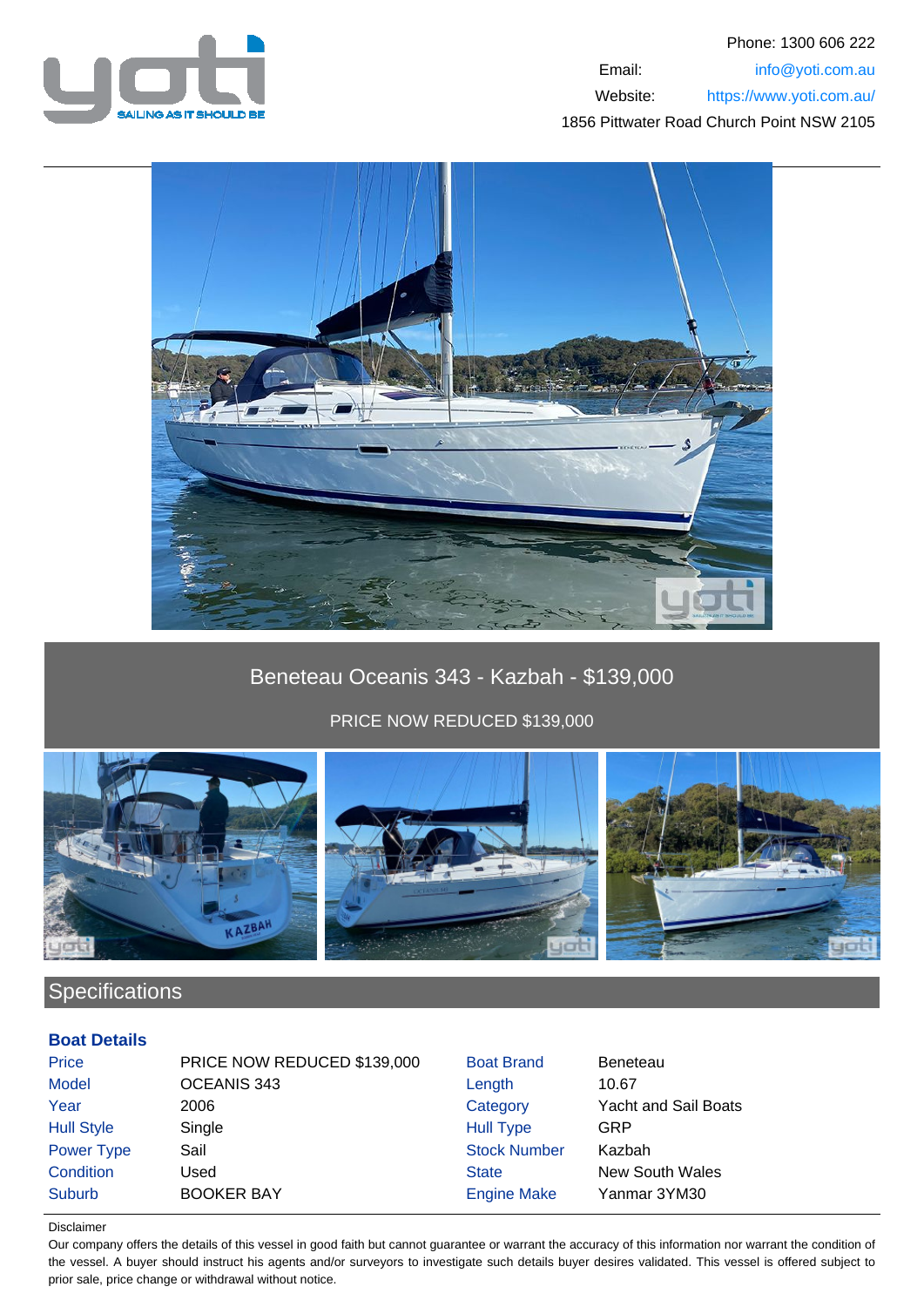

### **Description**

Kazbah is a 2006 Beneteau Oceanis 343 that is now exclusively for sale with YOTI Sydney.

Designed by Berret/ Racoupeau Yacht Design, the Beneteau 343 is a lively, easy to handle cruiser with a voluminous and superbly finished interior.

In Kazbah, we have one of the most pristinely maintained yachts that we have seen and one that would satisfy the most fastidious buyer. She is a 2-cabin version with a comfortable V Berth forward and large owners' cabin aft. The "L" shaped galley boasts a 130 litre 12v front opening fridge, a two-burner gas stove and oven, stainless steel sink and plenty of counter space.

New Norths Sails were fitted in 2017 along with new standing rigging and her Instruments by Raymarine include wind, speed, depth and a GPS that was upgraded in 2019. Her covers include a large Bimini and Dodger which provides excellent protection from the elements, wheel and cockpit table cover and a boom bag with lazy jacks.

For further details or to arrange inspection on the Central Coast please contact Ian Greentree.

| <b>Features</b>                   |                                                                   |
|-----------------------------------|-------------------------------------------------------------------|
| <b>Designer</b>                   | Berret-Racoupeau                                                  |
| <b>Builder</b>                    | Beneteau Yachts, France                                           |
| Water (Potable) Capacity (I)      | 255L rotomoulded tank.                                            |
| <b>Hull Construction Material</b> | <b>GRP</b>                                                        |
| <b>Hull Type</b>                  | Monohull                                                          |
| <b>Deck Construction Material</b> | Sandwich Construction FG with Balsa Core.                         |
| Length (feet)                     | 35' 5"                                                            |
| Length (m)                        | 10.79                                                             |
| Beam/Width (m)                    | 3.48                                                              |
| Draft (m)                         | 1.90                                                              |
| <b>Keel/Ballast</b>               | Cast Iron Fin.                                                    |
| <b>Displacement</b>               | 5,380kg                                                           |
| Horse Power (hp)                  | 29Hp                                                              |
| <b>Drive Type</b>                 | <b>Shaft Drive</b>                                                |
| <b>Engine Room</b>                | Engine Under Companionway.                                        |
| <b>Number of Batteries</b>        | 2 x 12V House Batteries, 1 x 12v Start Battery.                   |
| <b>Fuel Type</b>                  | <b>Diesel</b>                                                     |
| Fuel Tank Capacity (L)            | 75L rotomoulded tank.                                             |
| Propeller                         | 3 Blade Fixed Propeller.                                          |
| <b>Steering System</b>            | Wheel Steering.                                                   |
| <b>Accomodation Notes</b>         | Two Cabin Layout with V-Berth Forward and Large Owners Cabin Aft. |

Disclaimer

Our company offers the details of this vessel in good faith but cannot guarantee or warrant the accuracy of this information nor warrant the condition of the vessel. A buyer should instruct his agents and/or surveyors to investigate such details buyer desires validated. This vessel is offered subject to prior sale, price change or withdrawal without notice.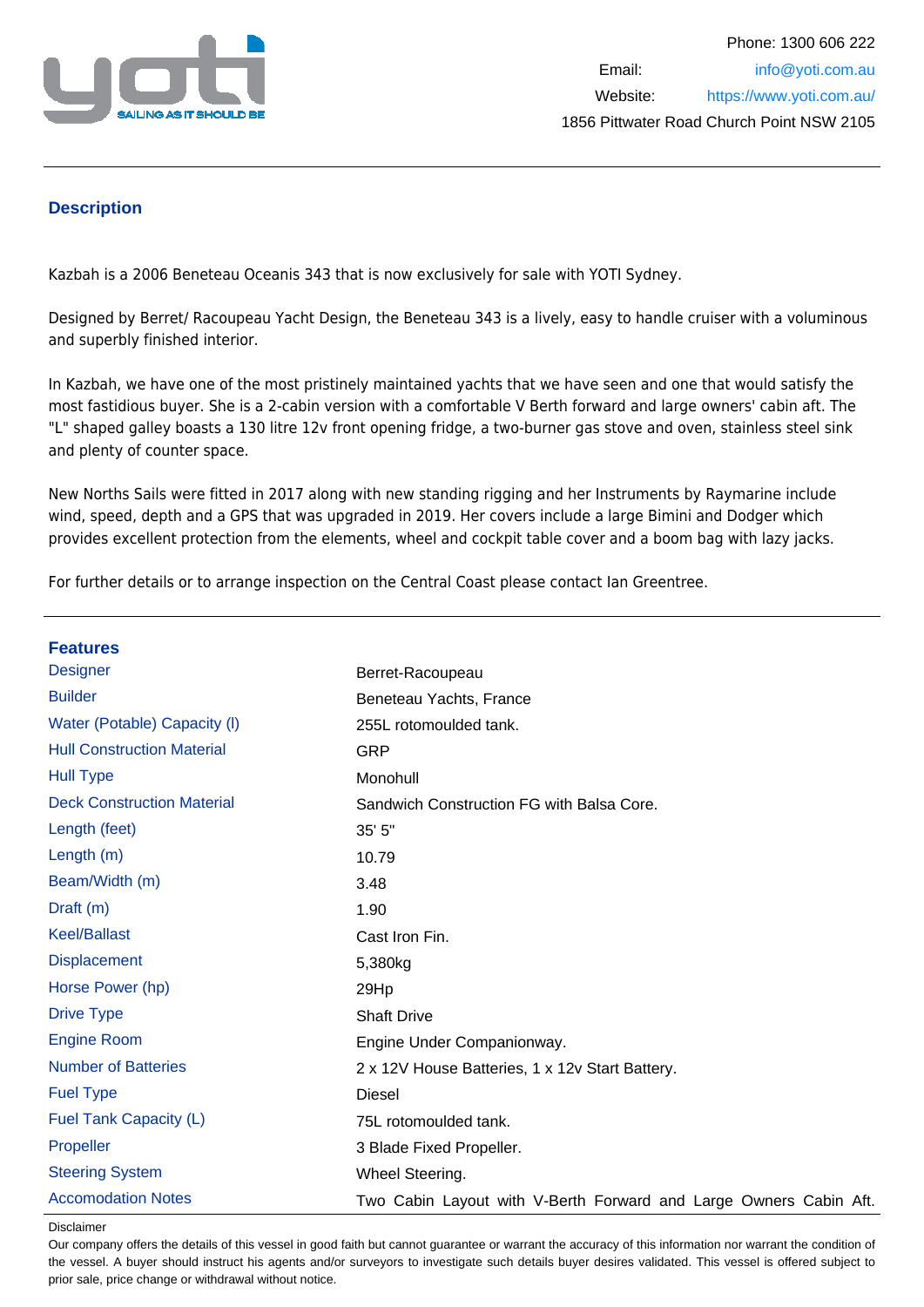

|                                           | Cherry Wood Timber Finish, 1.88m Saloon Headroom                       |
|-------------------------------------------|------------------------------------------------------------------------|
| <b>Number of Berths</b>                   | 6                                                                      |
| <b>Number of Showers</b>                  | Hot and Cold Shower in the Head + Hot and Cold Transom Shower.         |
| <b>Shower Type</b>                        | Hot and Cold Pressurised Water System.                                 |
| <b>Number of Toilets</b>                  | Manual Toilet + 80L Holding Tank.                                      |
| <b>Galley Notes</b>                       | L-shaped Galley, BBQ On The Transom, Twin Gas Cylinders.               |
| <b>Stove</b>                              | 2 x Burner Gas Stove and Oven.                                         |
| Refrigeration                             | 12v 130L Front Opening Fridge.                                         |
| <b>Number of Sinks</b>                    | Single Basin Stainless Steel Sink.                                     |
| <b>Entertainment and Appliances Notes</b> | Sony Entertainment System, TV.                                         |
| Anchor / Winch                            | Lofrans Electric Anchor Winch with Capstan.                            |
|                                           | Anchor Chain and Warp.                                                 |
| <b>Bilge Pump</b>                         | 1 x Electric, 1 x Manual.                                              |
| <b>Deck Gear</b>                          | 2 x Self Tailing Coach House Halyard / Sheet Winches, 2 x Self Tailing |
|                                           | Primary/Genoa Winches, 10 x Rope Clutches, Winch Handles.              |
| Mast/Rigging                              | 9/10ths Fractional Rig with Twin Swept Back Spreaders. Deck Stepped    |
|                                           | Alloy Mast. Alloy Boom. 1 x 19 Wire Standing Rigging (New July 2017).  |
|                                           | Rigid Boom Vang, Adjustable Mainsheet Traveller.                       |
| Sail Inventory                            | Norths 3DL Main (New Sep 2017). Norths 3DL Genoa (New Sep 2017).       |
|                                           | Headsail Furler. Twin Line Single Point Reefing.                       |
| <b>Electrics</b>                          | 12v House System + 240v Shore Power, 240v Outlets in the Saloon and    |
|                                           | Cabins.                                                                |
|                                           | Interior lighting throughout. Nav lights.                              |
| <b>Electronics Navigation</b>             | Raymarine GPS (New 2019). Raymarine ST60 Tridata. Raymarine ST60       |
|                                           | Wind. Plastimo Compass.                                                |
| <b>Safety Gear</b>                        | Epirb, 6 x Life Jackets, Flares (Check Date), Fire Extinguisher.       |
| Covers                                    | Bimini, Dodger, Boom Bag with Lazy Jacks, Wheel / Cockpit Table Cover, |
|                                           | <b>BBQ Cover.</b>                                                      |
| Radio                                     | Icom VHF with DSC.                                                     |
| <b>Remarks</b>                            | Outboard Bracket, Last engine service October 2021. Air Draft 15.06m,  |
|                                           | Cockpit Table, Swim Ladder.                                            |
|                                           | Last Antifouled - October 2021                                         |
| <b>Vessel Name</b>                        | Kazbah                                                                 |
|                                           |                                                                        |
| <b>Engine Details</b>                     |                                                                        |
| <b>Engine Make</b>                        | Yanmar 3YM30                                                           |
| <b>Horse Power</b>                        | 29                                                                     |
| <b>Fuel Type</b>                          | <b>Diesel</b>                                                          |
| <b>Drive Type</b>                         | 4                                                                      |
| <b>Steering</b>                           | Wheel                                                                  |

Disclaimer

Our company offers the details of this vessel in good faith but cannot guarantee or warrant the accuracy of this information nor warrant the condition of the vessel. A buyer should instruct his agents and/or surveyors to investigate such details buyer desires validated. This vessel is offered subject to prior sale, price change or withdrawal without notice.